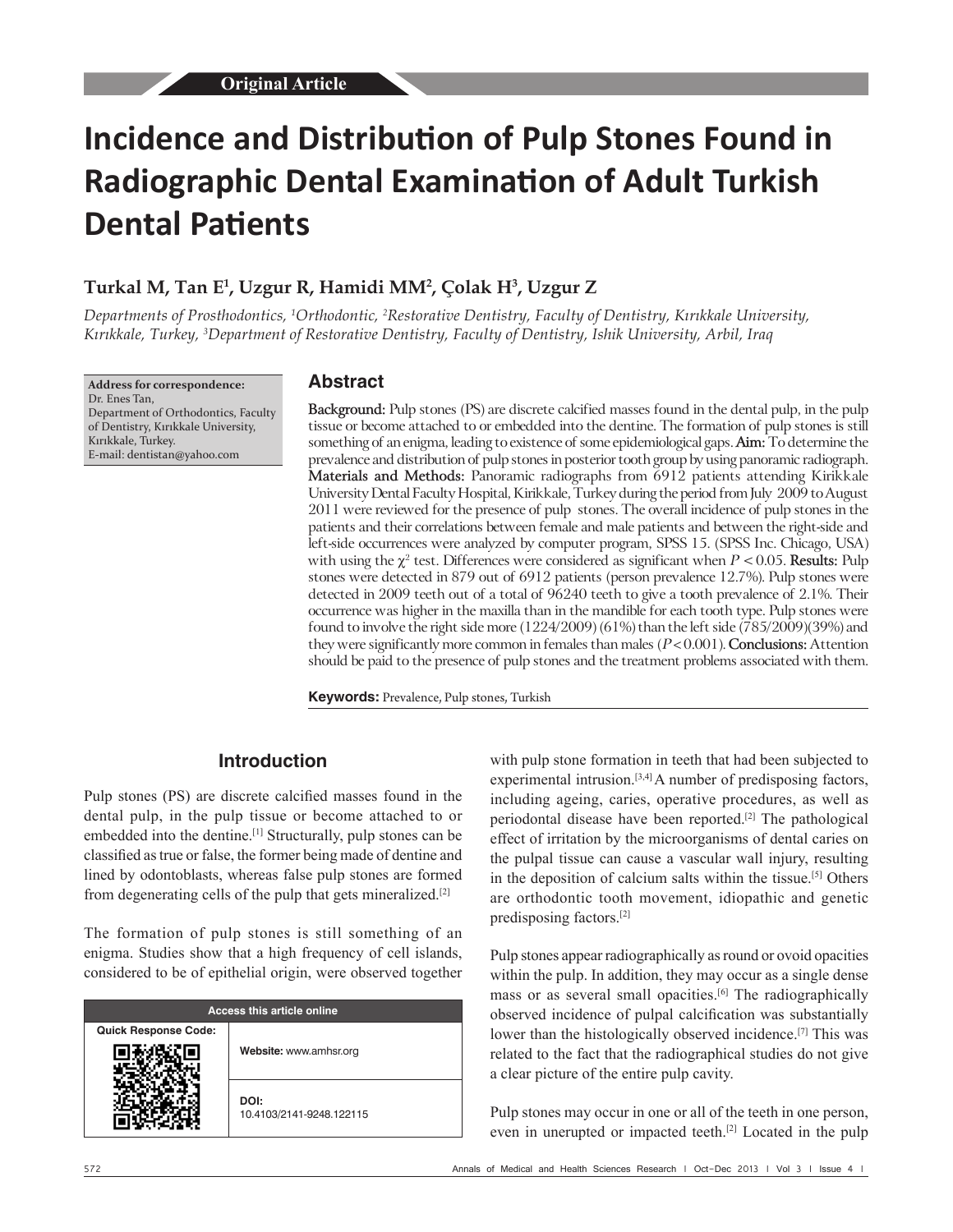cavity or root canal, these stones often narrow or even obstruct the access to the apical point root canal. The calcification of pulp tissue might lead to the failure of root canal therapy and loss of the teeth.<sup>[8]</sup>

Pulp stones have been noted to vary in number from one to 12 or more in a single tooth, their size varying from minute particles to large masses occluding the pulp cavity.[9,10] They have been reported to occur more often in coronal pulp<sup>[9]</sup> although they are also found in radicular pulp.[10,11]

The frequency of occurrence of pulp stones has been reported to increase with age.  $[12,13]$  Some studies did not find any difference in occurrence between genders,<sup>[10,13-15]</sup> whereas other studies have found females to have more pulp stones than males.[15‑17]

The prevalence of PS varies from 8% to 90%, depending on the study type, design and radiographic technique employed.[18] Histological method of evaluation is reported to yield higher values than radiographic method.<sup>[10]</sup>

The purposes of this study were to describe the prevalence of pulp stones in a sample of Turkish dental patients using panoramic radiographs and; to explore possible associations between pulp stones and sex, tooth type, dental arch, side and dental status; and to compare the results with published data. This will provide the dental practitioner with information about the types of the teeth which are more likely to exhibit technical difficulties associated with the endodontic treatment of such teeth.

## **Materials and Methods**

This is a retrospective study carried out in Turkey from July 2009 to August 2011. Before then such studies do not require prior ethical approval in our institution. This information is available in Turkey at http://www.resmigazete.gov.tr/ eskiler/2011/08/20110819.htm. We designed a descriptive study composed of panoramic radiographs from 8568 patients (4324 women and 4243 man, age range from 15 to 50 years) attending Kirikkale University Dental Faculty Hospital, Kirikkale, Turkey for routine dental examination during the period from July 2009 to August 2011 were reviewed for the presence of pulp stones. Digital panoramic radiographs were taken using PAX-UNI3D (Vatech Co., Králové-Březhrad, Czech Republic) digital radiography systems. All data (age and sex) was obtained from the files. Radiographic interpretation was undertaken by two experienced examiners.

Exclusion criteria included patients who were less than 15 years of age at the time of radiographic examination, records with poor quality radiographs and record with radiographs of only primary teeth. In addition, carious, restored and fractured teeth were not included. The final sample included 6912 patients(3860 females and 3052 males, mean age: 29.0 years from 15 to 50 years).

Annals of Medical and Health Sciences Research | Oct-Dec 2013 | Vol 3 | Issue 4 | 573

Inclusion criteria included: A tooth was recorded as having a pulp stone only when a definitive radiopaque mass was identified in the pulp chamber. Each radiograph exhibiting this criterion was re‑examined carefully by both examiners twice and a combined decision was made to either consider the tooth is having pulp stones or not. For each patient with pulp stones we recorded the demographic variables (including age, sex), number, location (maxilla or mandible).

The examiners were calibrated by reading 100 radiographs separately; containing 15 different cases of pulps stones before the investigation began. The examiners re‑read together a sample of panoramic radiographs containing pulp stones 2 week after the first examination and a 100% agreement was obtained. The observations were entered and analyzed using the computer program, SPSS 12 (SPSS Inc. Chicago, USA). The overall incidence of pulp stones in the patients and their correlations between female and male patients and between the right-side and left-side occurrences were analyzed by using the  $\chi^2$  test. The bilateral incidences of pulp stones were also evaluated. Differences were considered as significant when  $P < 0.05$ .

#### **Results**

Panoramic radiographs of 6912 patients, 3860 females and 3052 males, with age range of 15-50 year and average of 29.4 (8.7) were studied.

Almost equal numbers of maxillary (48437) and mandibular teeth (47803) were examined. Pulp stones were detected in 2009 teeth out of a total of 96240 teeth to give a tooth prevalence of 2.1% [Table 1].

Eight hundred seventy nine patients had at least one tooth with a pulp chamber calcification. Thus the person prevalence was 12.7%.

| Table 1: Frequency of the prevalence of pulp stones<br>amongst different tooth types |                                       |                                        |                                 |  |  |  |  |  |  |
|--------------------------------------------------------------------------------------|---------------------------------------|----------------------------------------|---------------------------------|--|--|--|--|--|--|
| Tooth                                                                                | <b>Number</b><br>of teeth<br>examined | Number of<br>teeth with<br>pulp stones | Percentage<br>of pulp<br>stones |  |  |  |  |  |  |
| Maxilla                                                                              |                                       |                                        |                                 |  |  |  |  |  |  |
| First premolar                                                                       | 12124                                 | 7                                      | 0.06                            |  |  |  |  |  |  |
| Second premolar                                                                      | 12158                                 | 8                                      | 0.07                            |  |  |  |  |  |  |
| First molar                                                                          | 12023                                 | 733                                    | 6.1                             |  |  |  |  |  |  |
| Second molar                                                                         | 12132                                 | 683                                    | 5.6                             |  |  |  |  |  |  |
| Total                                                                                | 48437                                 | 1431                                   | 3                               |  |  |  |  |  |  |
| Mandibula                                                                            |                                       |                                        |                                 |  |  |  |  |  |  |
| First premolar                                                                       | 12267                                 | 34                                     | 0.28                            |  |  |  |  |  |  |
| Second premolar                                                                      | 12311                                 | 10                                     | 0.08                            |  |  |  |  |  |  |
| First molar                                                                          | 11642                                 | 274                                    | 2.35                            |  |  |  |  |  |  |
| Second molar                                                                         | 11583                                 | 260                                    | 0.54                            |  |  |  |  |  |  |
| Total                                                                                | 47803                                 | 578                                    | 1.21                            |  |  |  |  |  |  |
| Total                                                                                | 96240                                 | 2009                                   | 2.1                             |  |  |  |  |  |  |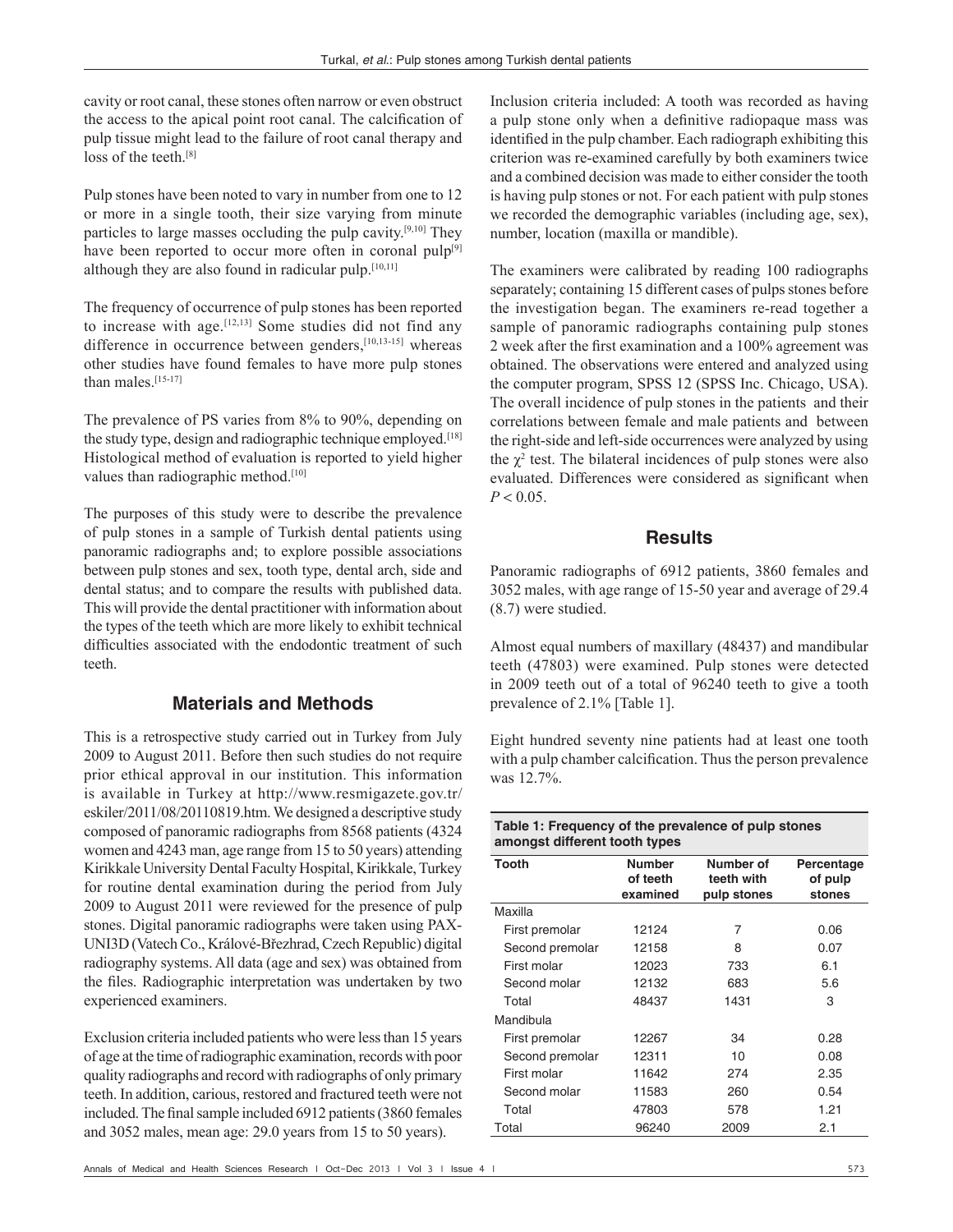| Table 2: The distribution of pulp stone according to dental arches, sex and location |              |       |      |       |       |       |              |       |      |         |       |       |       |        |
|--------------------------------------------------------------------------------------|--------------|-------|------|-------|-------|-------|--------------|-------|------|---------|-------|-------|-------|--------|
| Female<br>Location                                                                   |              |       |      |       |       |       | <b>Male</b>  |       |      |         |       |       | Total |        |
|                                                                                      | <b>Right</b> | (%)   | Left | (%)   | Total | (%)   | <b>Right</b> | (%)   | Left | $(\% )$ | Total | (%)   | Total | (%)    |
| Maxilla                                                                              |              |       |      |       |       |       |              |       |      |         |       |       |       |        |
| First premolar                                                                       | 5            | 0.25  | 0    | 0.00  | 5     | 0.25  | 2            | 0.10  | 0    | 0.00    | 2     | 0.10  | 7     | 0,35   |
| Second premolar                                                                      | 3            | 0.15  | 2    | 0.10  | 5     | 0.25  | 1            | 0.05  | 2    | 0.10    | 3     | 0.15  | 8     | 0.40   |
| First molar                                                                          | 336          | 16.72 | 184  | 9.16  | 520   | 25.88 | 134          | 6.67  | 79   | 3.93    | 213   | 10.60 | 733   | 36,49  |
| Second molar                                                                         | 307          | 15.28 | 165  | 8.21  | 472   | 23.49 | 130          | 6.47  | 81   | 4.03    | 211   | 10.50 | 683   | 34,00  |
| Mandible                                                                             |              |       |      |       |       |       |              |       |      |         |       |       |       |        |
| First premolar                                                                       | 14           | 0.70  | 4    | 0.20  | 18    | 0.90  | 12           | 0.60  | 4    | 0.20    | 16    | 0.80  | 34    | 1,69   |
| Second premolar                                                                      | 3            | 0.15  |      | 0.05  | 4     | 0.20  | 2            | 0.10  | 4    | 0.20    | 6     | 0.30  | 10    | 0,50   |
| First molar                                                                          | 105          | 5.23  | 86   | 4.28  | 191   | 9.51  | 45           | 2.24  | 38   | 1.89    | 83    | 4.13  | 274   | 13,64  |
| Second molar                                                                         | 98           | 4.88  | 85   | 4.23  | 183   | 9.11  | 27           | 1.34  | 50   | 2.49    | 77    | 3.83  | 260   | 12,94  |
| Total                                                                                | 871          | 43.35 | 527  | 26.23 | 1398  | 69.59 | 353          | 17.57 | 258  | 12.84   | 611   | 30.41 | 2009  | 100.00 |

| Table 2: The distribution of pulp stone according to dental arches, sex and location |  |
|--------------------------------------------------------------------------------------|--|
|--------------------------------------------------------------------------------------|--|

| Table 3: The distribution of pulp stone according to dental |
|-------------------------------------------------------------|
| arches and location                                         |

| Location        | Right | (%)   | Left | (%)   | Total | (%)   |
|-----------------|-------|-------|------|-------|-------|-------|
| Maxilla         |       |       |      |       |       |       |
| First premolar  | 7     | 0.35  | 0    | 0.00  | 7     | 0.35  |
| Second premolar | 4     | 0.20  | 4    | 0.20  | 8     | 0.40  |
| First molar     | 470   | 23.39 | 263  | 13.09 | 733   | 36.49 |
| Second molar    | 437   | 21.75 | 246  | 12.24 | 683   | 34.00 |
| Mandbile        |       |       |      |       |       |       |
| First premolar  | 26    | 1.29  | 8    | 0.40  | 34    | 1.69  |
| Second premolar | 5     | 0.25  | 5    | 0.25  | 10    | 0.50  |
| First molar     | 150   | 7.47  | 124  | 6.17  | 274   | 13.64 |
| Second molar    | 125   | 6.22  | 135  | 6.72  | 260   | 12.94 |
| Total           | 1224  | 60.93 | 785  | 39.07 | 2009  | 100   |

Table 2 presents the distribution and prevalence of pulps stones according to the gender of patients. Pulp stones were detected in 14.2% (574/3680) of female patients and in 10% (305/3052) of male patients with significant difference between the genders (*P* < 0.001) [Table 2].

The distribution of pulp stones among different teeth in the upper and lower arches is shown Table 3. Pulp stones were significantly more common in the maxilla 3% (1431 of 48437 teeth) compared with mandible 1.21% (578 of 47803 teeth). Pulp stones were found in only 0.12% (59/48860) of the premolars and in 4.12% (1950/47380) of the molars examined, with differences in occurrence being statistically significant ( $P < 0.001$ ). The frequency of pulp stones was higher in the first molars than in the second molars in each dental arch and when data for both arches were combined  $(P < 0.001)$  [Table 4]. However, in the maxilla, pulp stones occurred more frequently in second premolars than first premolars whereas in the mandible, first premolars accounted for more pulp stones than in second premolars. Pulp stones were more prevalent on the right side (1224 teeth, 61%) than on the left side (785 teeth, 39%). Association between increasing age and pulp stones occurrence were not observed [Table 5]. Figure 1 shows examples of pulp stones with different tooth types detected by panoramic radiography.



**Figure 1:** Examples of pulp stones belonging different tooth types on formed panoramic radiography

## **Discussion**

The data of the present study were collected from the examination of panoramic radiographs from patients who attended Kırıkkale University Dental School (KUDS).Caution was taken in extrapolating the results of the present survey to larger population. This study investigated pulp stones in adults. No attempt was made to include examination of pulp stones in the permanent teeth of children The results reflect the prevalence of pulp stones only in patients who attended dental clinics at KUDS. However, there is no reason to believe that this group of patients is different from other Turkish adults. No data were found indicate genetic, social and geographical differences in the prevalence of pulp stones among other nations.

Pulp stones (PS) are calcified bodies in the dental pulps of the teeth in the primary and permanent dentition. They can be seen in the pulps of healthy, diseased, and even unerupted teeth.[2]

Most publications concerning pulp stones are case reports and only a few have reported the prevalence of this anomaly. The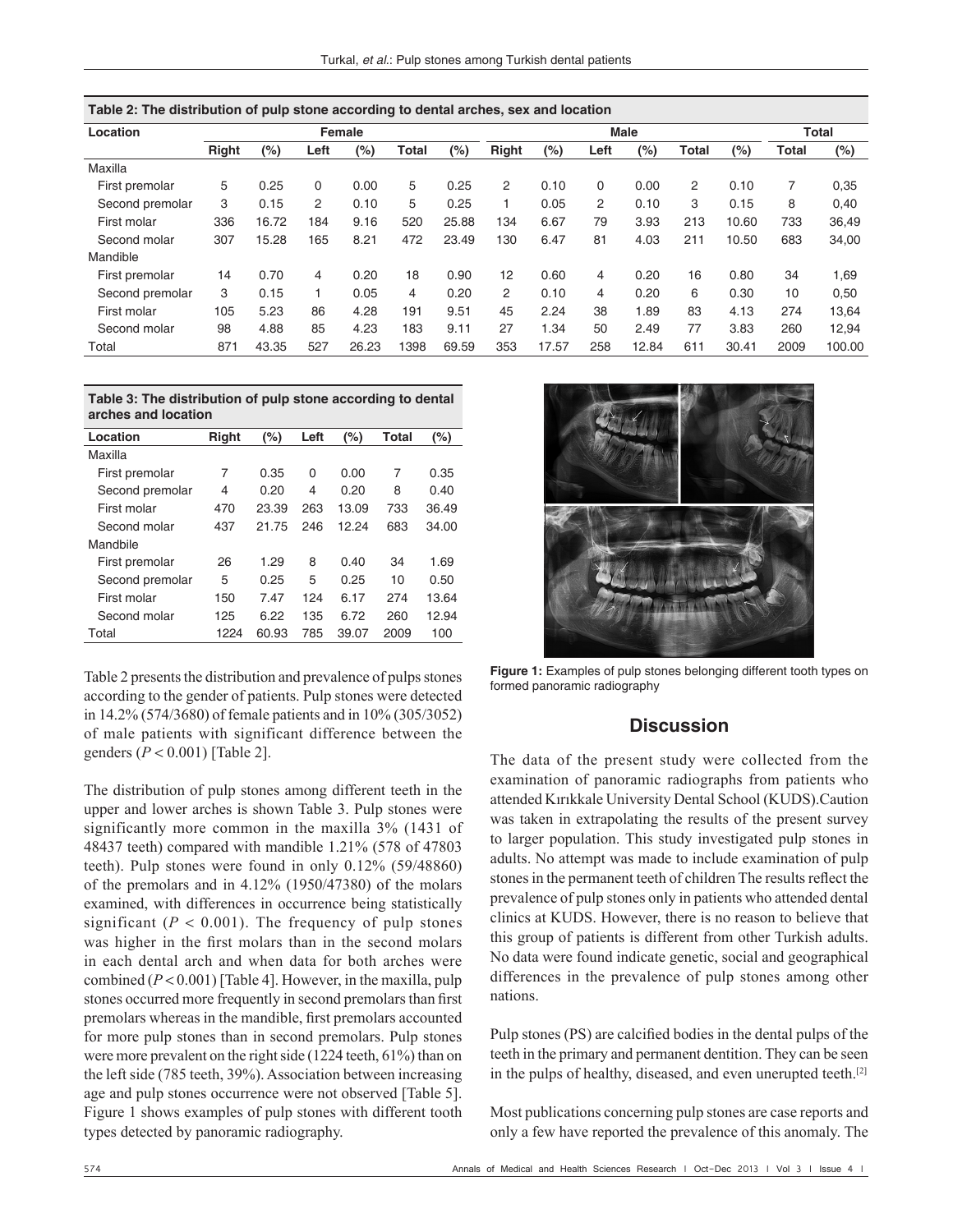| Table 4: The occurrence of pulp stones in each tooth type, arch and location |      |              |           |                |      |           |           |           |                 |           |           |           |           |           |    |           |      |
|------------------------------------------------------------------------------|------|--------------|-----------|----------------|------|-----------|-----------|-----------|-----------------|-----------|-----------|-----------|-----------|-----------|----|-----------|------|
| Location                                                                     |      |              |           | <b>Maxilla</b> |      |           |           |           | <b>Mandible</b> |           |           |           |           |           |    | Total     |      |
|                                                                              |      | <b>Right</b> |           |                | Left |           |           | Right     |                 |           |           | Left      |           |           |    |           |      |
|                                                                              | FM   | <b>SM</b>    | <b>FP</b> | <b>SP</b>      | FM   | <b>SM</b> | <b>FP</b> | <b>SP</b> | <b>FM</b>       | <b>SM</b> | <b>FP</b> | <b>SP</b> | <b>FM</b> | <b>SM</b> | FP | <b>SP</b> |      |
| N                                                                            | 470  | 437          |           | 4              | 263  | 246       |           | 4         | 150             | 125       | 26        | 5         | 124       | 135       | 8  | b         | 2009 |
| N                                                                            | 907  |              | 11        |                | 509  |           | 4         |           | 275             |           | 31        |           | 259       |           | 13 |           | 2009 |
| N                                                                            | 918  |              |           |                | 513  |           |           |           | 306             |           |           |           | 272       |           |    |           | 2009 |
| N                                                                            | 1431 |              |           |                |      |           |           |           | 578             |           |           |           |           |           |    |           | 2009 |

| Table 5: Distribution pulp stone by age |                    |                            |                                |  |  |  |  |  |  |
|-----------------------------------------|--------------------|----------------------------|--------------------------------|--|--|--|--|--|--|
| <b>Patient</b>                          | No. of<br>patients | No. of patients<br>with PS | Percent of<br>patients with PS |  |  |  |  |  |  |
| Age (years)                             |                    |                            |                                |  |  |  |  |  |  |
| 15-19                                   | 538                | 30                         | 5.58                           |  |  |  |  |  |  |
| $20 - 29$                               | 1322               | 333                        | 25.19                          |  |  |  |  |  |  |
| 30-39                                   | 1071               | 336                        | 31.37                          |  |  |  |  |  |  |
| 40-49                                   | 715                | 180                        | 25.17                          |  |  |  |  |  |  |
| Total                                   | 3646               | 879                        | 24.11                          |  |  |  |  |  |  |

incidence of pulp stones has been reported to be from 8% to 95% in the permanent dentition.[5,10,13,16,17,19,20] The results of the present study on a group of Turkish dental patients has shown an overall prevalence of 12.7% for individuals and 2.1% for all teeth examined teeth. This figure is higher than the results of the study by Renjitker *et al*. [10] (10.3%) young Australian adults and less than the study by Hamasha *et al*. among Jordanians<sup>[13]</sup> (22.4%) and Baghdady *et al*.<sup>[5]</sup> (14.8%) among teenage Iraqi group. The variation in the pulp stones prevalence could be explained by variation of the condition among different nations or variation in the sample examined or examination criteria. In a recent study<sup>[17]</sup> performed in Turkish population revealed the prevalence of pulp stones 57.6% which was considerably higher than our study. However, Gulsahi *et al*. [18] reported a prevalence of 12% pulp stones in Turkish dental patients which was very close to our findings. These contradictory findings in the same population may be explained with marked differences in the sample size.

In the present study, women presented a higher prevalence of pulps stones than men and these differences were statistically significant  $(P < 0.001)$ . This finding is consistent with other studies previously reported.[5,16,17,21] However, according to another studies, significant difference were not observed between genders.[10,20] In the literature, bruxism which causes longstanding irritation on the dentition was thought to be the reason of this difference because it is more prevalent in women.

Regarding the location of observed pulp stones in the present study, most of the pulp stones were found to be in the maxillary arch especially the first molar teeth. This finding is consistent with other studies which were performed by of Sisman *et al.*,<sup>[17]</sup> Tamse *et al.*,<sup>[16]</sup> and Ranjitkar *et al*.<sup>[10]</sup> However, Hamasha<sup>[13]</sup> found pulp stones to be more frequent in the mandibular first molar teeth. This result may be related to the fact that the molars are the largest teeth in the arch, provide a better supply of blood to the pulp tissue and have the strongest chewing force in the arch. This may lead to greater precipitation for calcification<sup>[17]</sup>

According to the results of our study, pulp stones occurred more frequently on the right side than on the left side (*P* < 0.001). This result was conflicted with the results of Turkish population<sup>[17]</sup> and Australians.<sup>[10]</sup> The noted inter-study variation may relate to sample size and case selection so further investigations are necessary to clarify the issue.

Earlier studies showed association between advancing age and increasing rate of PS occurrence.<sup>[16,20,22]</sup> In present study age was not found related with pulp stones which was consisting with other reports.<sup>[5,17]</sup> This may be due to the fact that, the majority of the patients were in the second and third decades of their lives and there were no patients older than 50 years in our study. According to our findings showed decrease in prevalence of pulp stones in the 40-49 age range compared to the 30-39 age range. However, this results is questionable whether prevalence and distribution vary across studies, possibly due to variations in study design, sampling procedures and type of radiograph and techniques employed.

As far as the etiology of pulp stones is concerned, much controversy exists. Some factors that have been implicated in pulp stone formation include age,[12,23] impaired pulpal blood supply, $[14]$  genetic predisposition, $[24]$  or long-standing irritants such as caries, deep fillings, or abrasion.<sup>[11,12,25]</sup>

There are conflicting reports in the literature regarding association between presence of pulp calcification and systemic disturbance. In their study Moura and Paiva<sup>[26]</sup> confirmed increased pulpal calcifications in subjects with coronary atherosclerosis upon radiographic examination. Likewise, a pilot study of correlations of pulp stones with cardiovascular disease demonstrated that patients with cardiovascular disease have an increased incidence of pulp stone.[27] However, recent study, Horsley *et al*. did not find a strong correlation between

the presence of pulp calcification and carotid calcification.[23] Further studies that have longitudinal data on larger samples would help to investigate this association.

At the end of the discussing the findings in detail, it would